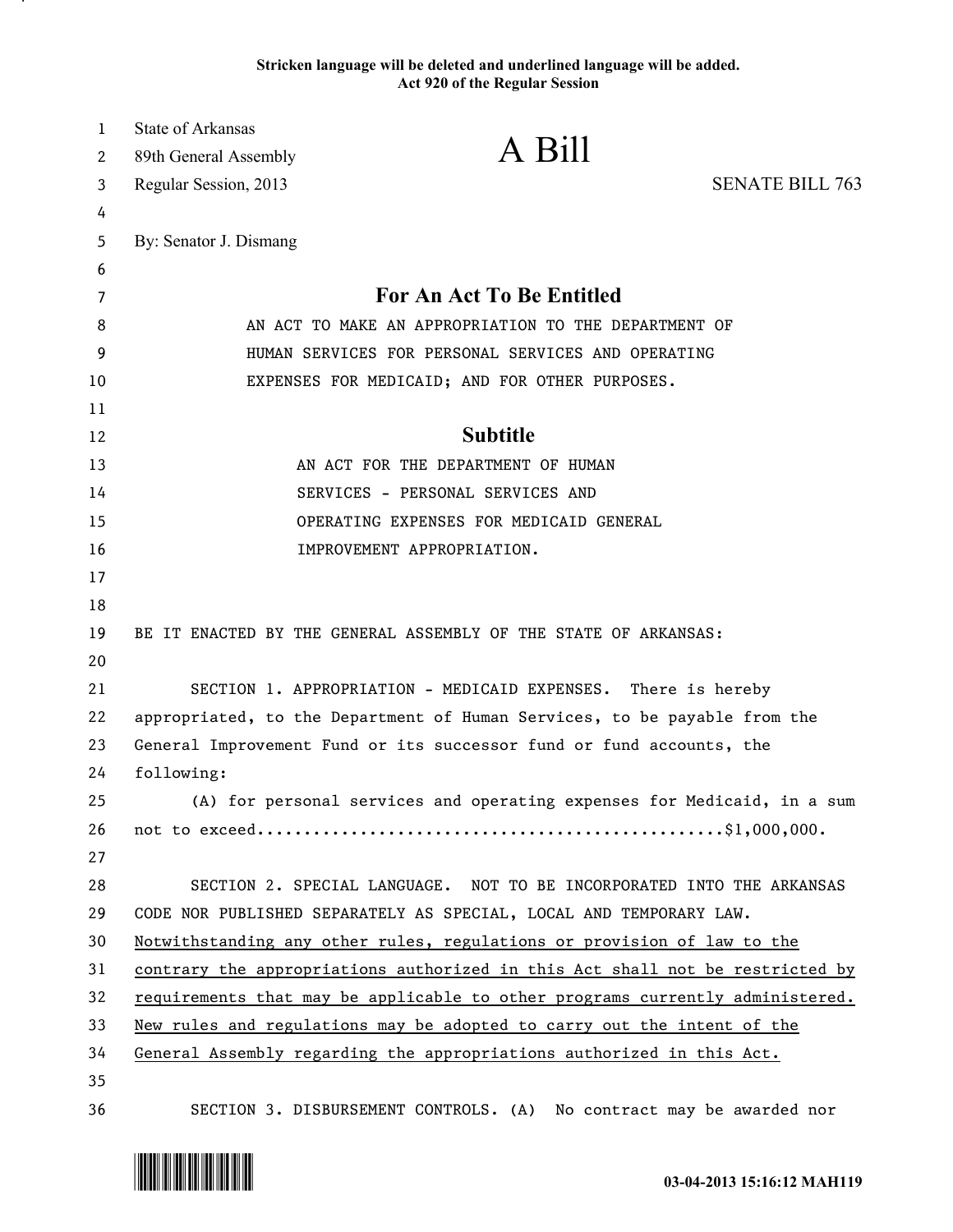obligations otherwise incurred in relation to the project or projects described herein in excess of the State Treasury funds actually available therefor as provided by law. Provided, however, that institutions and agencies listed herein shall have the authority to accept and use grants and donations including Federal funds, and to use its unobligated cash income or funds, or both available to it, for the purpose of supplementing the State Treasury funds for financing the entire costs of the project or projects enumerated herein. Provided further, that the appropriations and funds otherwise provided by the General Assembly for Maintenance and General Operations of the agency or institutions receiving appropriation herein shall not be used for any of the purposes as appropriated in this act. (B) The restrictions of any applicable provisions of the State Purchasing Law, the General Accounting and Budgetary Procedures Law, the Revenue Stabilization Law and any other applicable fiscal control laws of this State and regulations promulgated by the Department of Finance and Administration, as authorized by law, shall be strictly complied with in disbursement of any funds provided by this act unless specifically provided otherwise by law. 

 SECTION 4. LEGISLATIVE INTENT. It is the intent of the General Assembly that any funds disbursed under the authority of the appropriations contained in this act shall be in compliance with the stated reasons for which this act was adopted, as evidenced by the Agency Requests, Executive Recommendations and Legislative Recommendations contained in the budget manuals prepared by the Department of Finance and Administration, letters, or summarized oral testimony in the official minutes of the Arkansas Legislative Council or Joint Budget Committee which relate to its passage and adoption. 

 SECTION 5. EMERGENCY CLAUSE. It is found and determined by the General Assembly, that the Constitution of the State of Arkansas prohibits the appropriation of funds for more than a one (1) year period; that the effectiveness of this Act on July 1, 2013 is essential to the operation of the agency for which the appropriations in this Act are provided, and that in the event of an extension of the legislative session, the delay in the effective date of this Act beyond July 1, 2013 could work irreparable harm upon the proper administration and provision of essential governmental programs. Therefore, an emergency is hereby declared to exist and this Act

03-04-2013 15:16:12 MAH119